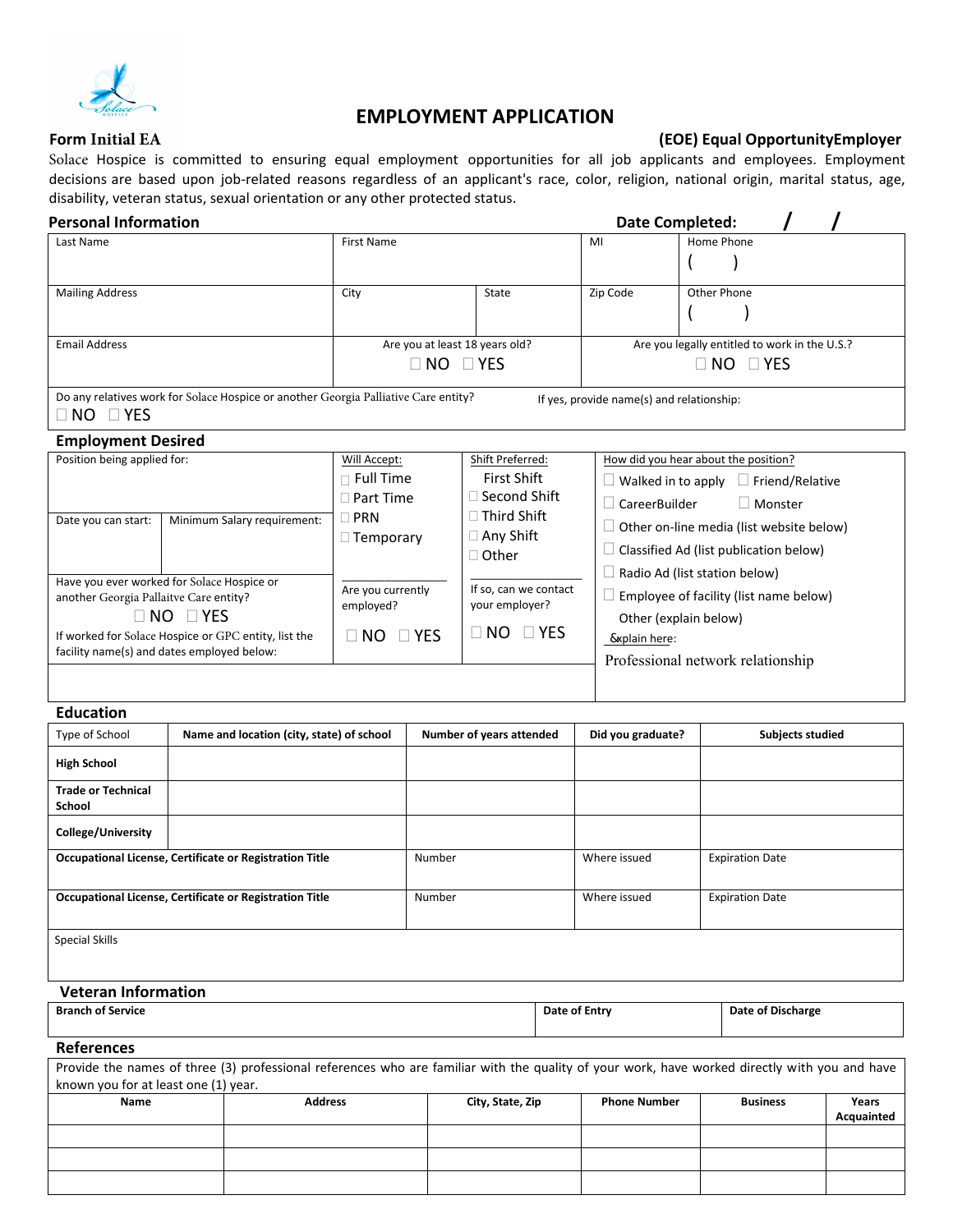### **Employment History (most recent employer first)**

| Describe ALL work experience in detail, beginning with your current or most recent job. Include internships and job-related volunteer work. If you |                                                                                                                                                      |             |                     |          |                        |
|----------------------------------------------------------------------------------------------------------------------------------------------------|------------------------------------------------------------------------------------------------------------------------------------------------------|-------------|---------------------|----------|------------------------|
|                                                                                                                                                    | have had more than six (6) jobs since you began working, attach additional sheets, using the same format as the application. All information in this |             |                     |          |                        |
|                                                                                                                                                    | section must be completed. Resume may be attached to provide additional information.                                                                 |             |                     |          |                        |
| #1 - PRESENT OR LAST EMPLOYER                                                                                                                      |                                                                                                                                                      |             |                     |          |                        |
| <b>Employer Name</b>                                                                                                                               |                                                                                                                                                      |             | <b>Phone Number</b> |          | From (Month/Year)      |
| <b>Address</b>                                                                                                                                     |                                                                                                                                                      | City        | <b>State</b>        | Zip Code | To (Month/Year)        |
| Your Job Title                                                                                                                                     | <b>Specific duties</b>                                                                                                                               |             |                     |          | <b>Last Salary</b>     |
| <b>Reason for leaving</b>                                                                                                                          |                                                                                                                                                      |             |                     |          | <b>Supervisor Name</b> |
| #2 - NEXT PREVIOUS EMPLOYER                                                                                                                        |                                                                                                                                                      |             |                     |          |                        |
| <b>Employer Name</b>                                                                                                                               |                                                                                                                                                      |             | <b>Phone Number</b> |          | From (Month/Year)      |
| <b>Address</b>                                                                                                                                     |                                                                                                                                                      | City        | <b>State</b>        | Zip Code | To (Month/Year)        |
| Your Job Title                                                                                                                                     | <b>Specific duties</b>                                                                                                                               |             |                     |          | <b>Last Salary</b>     |
| <b>Reason for leaving</b>                                                                                                                          |                                                                                                                                                      |             |                     |          | <b>Supervisor Name</b> |
| #3 - NEXT PREVIOUS EMPLOYER                                                                                                                        |                                                                                                                                                      |             |                     |          |                        |
| <b>Employer Name</b>                                                                                                                               |                                                                                                                                                      |             | <b>Phone Number</b> |          | From (Month/Year)      |
| <b>Address</b>                                                                                                                                     |                                                                                                                                                      | City        | <b>State</b>        | Zip Code | To (Month/Year)        |
| Your Job Title                                                                                                                                     | <b>Specific duties</b>                                                                                                                               |             |                     |          | <b>Last Salary</b>     |
| <b>Reason for leaving</b>                                                                                                                          |                                                                                                                                                      |             |                     |          | <b>Supervisor Name</b> |
| #4 - NEXT PREVIOUS EMPLOYER                                                                                                                        |                                                                                                                                                      |             |                     |          |                        |
| <b>Employer Name</b>                                                                                                                               |                                                                                                                                                      |             | <b>Phone Number</b> |          | From (Month/Year)      |
| <b>Address</b>                                                                                                                                     |                                                                                                                                                      | <b>City</b> | <b>State</b>        | Zip Code | To (Month/Year)        |
| Your Job Title                                                                                                                                     | <b>Specific duties</b>                                                                                                                               |             |                     |          | <b>Last Salary</b>     |
| <b>Reason for leaving</b>                                                                                                                          |                                                                                                                                                      |             |                     |          | <b>Supervisor Name</b> |
| #5 - NEXT PREVIOUS EMPLOYER                                                                                                                        |                                                                                                                                                      |             |                     |          |                        |
| <b>Employer Name</b>                                                                                                                               |                                                                                                                                                      |             | <b>Phone Number</b> |          | From (Month/Year)      |
| <b>Address</b>                                                                                                                                     |                                                                                                                                                      | City        | <b>State</b>        | Zip Code | To (Month/Year)        |
| Your Job Title                                                                                                                                     | <b>Specific duties</b>                                                                                                                               |             |                     |          | <b>Last Salary</b>     |
| <b>Reason for leaving</b>                                                                                                                          |                                                                                                                                                      |             |                     |          | <b>Supervisor Name</b> |
| #6 - NEXT PREVIOUS EMPLOYER                                                                                                                        |                                                                                                                                                      |             |                     |          |                        |
| <b>Employer Name</b>                                                                                                                               |                                                                                                                                                      |             | <b>Phone Number</b> |          | From (Month/Year)      |
| <b>Address</b>                                                                                                                                     |                                                                                                                                                      | City        | <b>State</b>        | Zip Code | To (Month/Year)        |
| Your Job Title                                                                                                                                     | <b>Specific duties</b>                                                                                                                               |             |                     |          | <b>Last Salary</b>     |
| <b>Reason for leaving</b>                                                                                                                          |                                                                                                                                                      |             |                     |          | <b>Supervisor Name</b> |